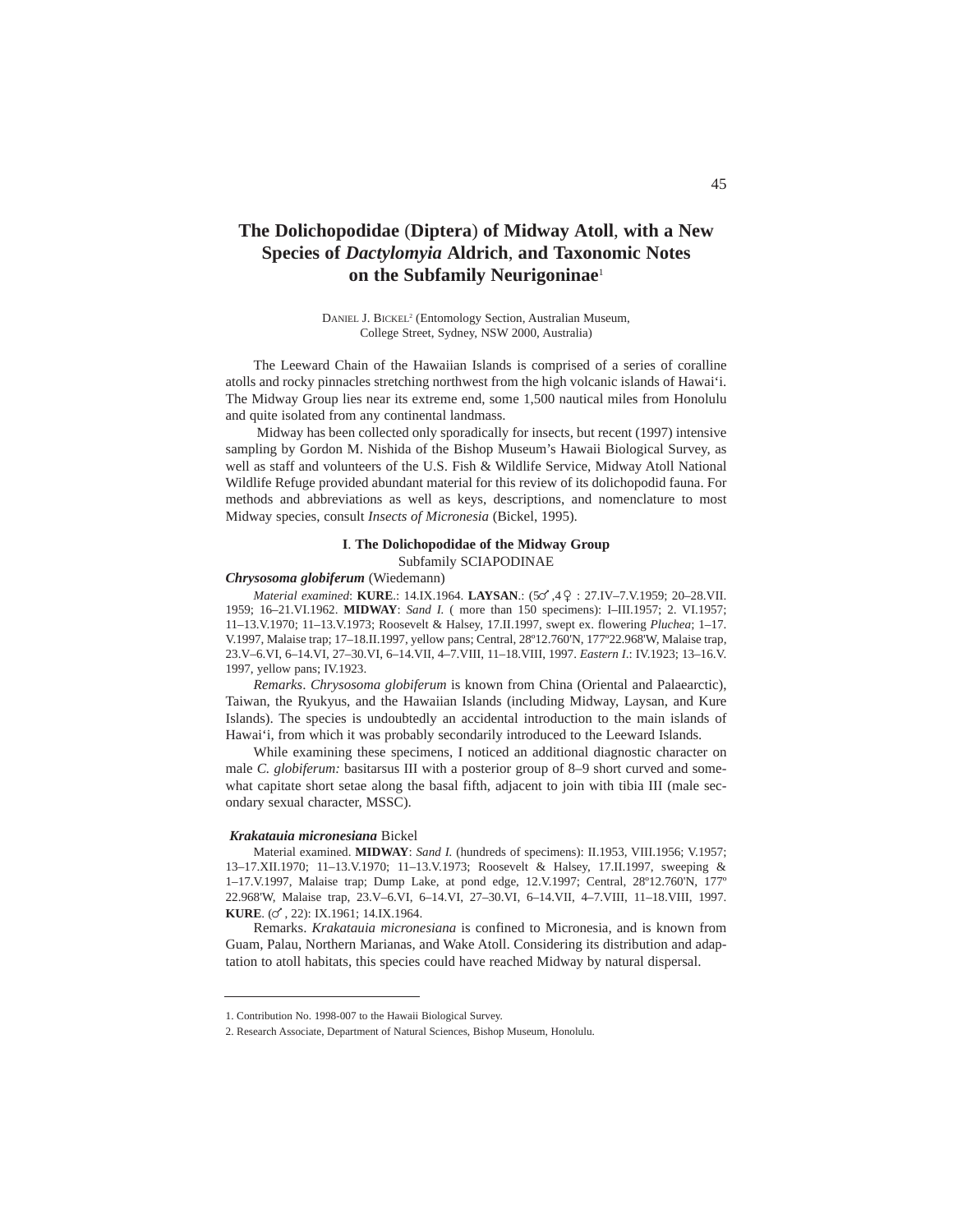### Subfamily MEDETERINAE

### *Medetera grisescens* de Meijere

*Material examined*: **Midway**: *Sand I*.:  $40^{\circ}$ ,  $89 - 423$ .IV.1953, 26.I.1964:  $6^{\circ}$ , 22, 13-18.II.1997, Malaise trap;  $5\degree$ ,  $3\degree$  Roosevelt Airfield, Bunker site, 13–18.II.1997, Malaise trap; Roosevelt & Halsey, 1-17.V.1997, Malaise; 6,22, 18.II.1997, at light; 86,79 Central, 28°12.760'N, 177° 22.968'W, Malaise trap, 23.V–6.VI, 6–14.VII, 4–7.VIII, 11–18.VIII, 1997. *Spit I*., no date.

*Remarks*. *Medetera grisescens* occurs widely across the Oriental and Australasian regions. It is known from the Pacific island groups of New Caledonia, Fiji, Samoa, Hawai'i (all high islands), Ryukyus, Bonin, and Saipan. The Midway population was probably established from the main Hawaiian islands rather than by dispersal across the northern Pacific.

### Subfamily SYMPYCNINAE

#### *Syntormon flexibile* Becker

*Material examined*: **Midway**: *Sand I*.: 64,42 17.II.1997, swept ex. *Sesuvium* & *Tournefortia*. *Remarks*. *Syntormon flexibile* is a Pacific Basin littoral species, and is widely known from northwestern North America, coastal China, the Russian Far East, Bonin Is, Hawaiian Is, Tonga, New Caledonia, and Australia. In addition, it occurs on St. Helena I in the South Atlantic. Specific searches for this species will probably reveal an even wider distribution.

# Subfamily DIAPHORINAE

### *Chrysotus* sp.

*Material examined*: **MIDWAY**: *Sand I.* :  $\circ$ , 17.II.1997, swept ex. *Sesuvium & Tournefortia. Remarks*. This specimen is a headless male which represents an species unknown from the major high Hawaiian Islands. However, the genus *Chrysotus* is rich in the Pacific Basin, with many undescribed species from various archipelagoes. I have examined collections from Polynesia and Micronesia, and this damaged Midway male is closest to an undescribed species from Tonga (BPBM), whose males also have black halteres and dark brown femora.

## Subfamily NEURIGONINAE

# *Dactylomyia vockerothi* Bickel, **n**. **sp**. Figs. 1–2b

*Type material*: **MIDWAY**: *Sand I.:* Holotype  $\circ$  (BPBM 15,968), Paratypes, 2 $\circ$ ,8  $\circ$ , Roosevelt & Halsey, 1-17.V.1997, Malaise trap, G. Nishida; Paratypes,  $50^{\circ}$ ,  $25^{\circ}$ , Central, 28°12.760'N, 177°22.968'W, Malaise trap, 23.V–6.VI, L. Patrick, 6–14.VII, N. Seto, 11–18.VIII, 1997, A. Gall (BPBM).

*Description.* **Male**: length: 3.3; wing:  $2.8 \times 1.3$ 

*Head:* head wider than high; pair of short black vertical setae, pair of long black diverging ocellar setae, and short pale postvertical setae present; frons metallic green bronze with dusting of silvery pruinosity; face and clypeus with dense silvery pruinosity, and distinctly separating eyes; palp large, yellow with some short brown setae along outer margin; proboscis brown; scape and pedicel yellow; first flagellomere basally yellow and distally dark brown, short and rounded; pedicel truncate with first flagellomere; arista dorsal, bare and about as long as head height; postocular row entirely white; ventral postcranium with some strong pale setae.

*Thorax*: posterior slope of mesonotum distinctly flattened, even slightly concave; dorsum mostly metallic green with general dusting of silvery pruinosity, but ac band, mesonotal depression, and area laterad of median dc rows metallic bronze; pleura mostly metallic green with grey pruinosity, except metepimeron yellow; ac with 2 rows of 12–14 short whitish setulae ending at mesonotal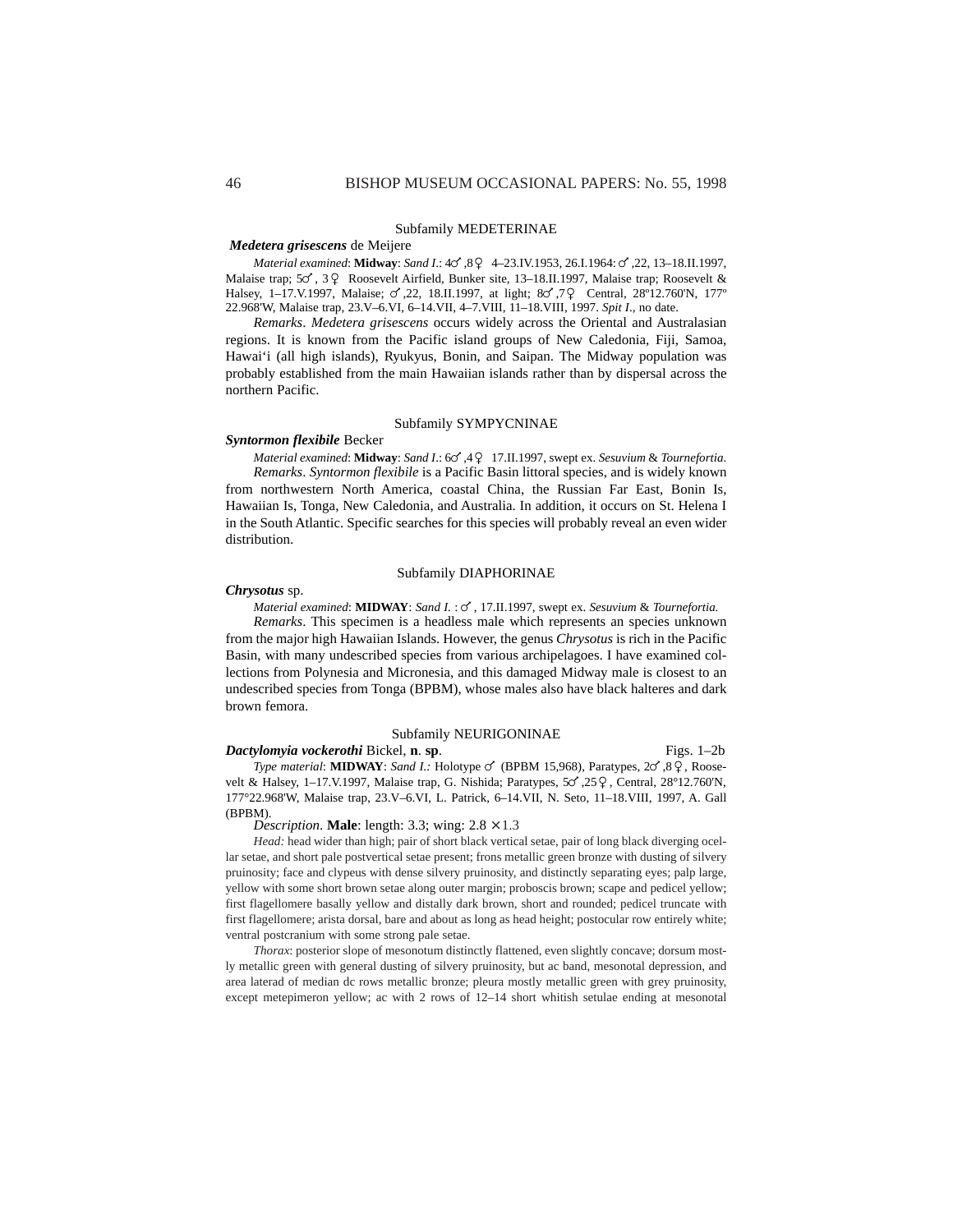depression; dc comprising 2 strong black setae bordering mesonotal depression, with shorter black seta anteriad, and with dc area expanding anterolaterally to cover most of anterior mesonotum with 5–6 irregular rows of whitish setulae, so that area from dc row laterally to margin of mesonotum comprises field of whitish setulae, which subsumes the normal position of sr setae; additional strong black setae include: 1 pa, 2 sa, 2 npl, 1 hm, and 1 pm; median scutellars strong and black, laterals as tiny pale hairs; lower proepisternum with 2 pale setae.

Legs: CI and CIII yellow; CII infuscated basally, becoming yellowish distad; remainder of legs yellow, except as noted; CI and CII with pale yellow anterior setae, CIII with pale lateral seta; all femora and tibiae devoid of major setae; I: 5.0; 5.5; 2.7/ 2.6/ 0.7/ 1.5/ 0.5 (Fig. 1b); TI slightly flattened dorsoventrally (MSSC); It<sub>3</sub> shorter than It<sub>4</sub>, white, and with fine curved pale ventral hair (all MSSC); It<sub>4</sub> basally white, and dark brown distally, with some pale ventral hairs (MSSC); It<sub>5</sub> with black subrectangular spatulate projection, from which arises single curved claw (MSSC); II: 6.0; 6.3; 2.7/ 1.6/ 0.8/ 0.3/ 0.6; TII with very short ad setae at 1/3 and 2/3; III: 6.2; 8.6; 3.7/ 3.0/ 2.0/ 1.1/ 0.6; TIII with some very short dorsal setae.

*Wing*: (Fig. 2a) hyaline; Sc incomplete; vein M with smooth gentle curve toward  $R_{4+5}$  and both veins closely subparallel in distal sixth of wing, and each joining costa anteriad of apex; CuAx ratio: 0.4; vein CuA weak, present as trace and not reaching margin; lower calypter yellow with brown rim and fan of yellow setae; halter pale yellow.

*Abdomen*: "pseudotergite" or membranous area between terga 1 and 2 not evident; abdominal plaques absent; setae brown with yellow reflections; terga 1 and 2 yellow except tergum 2 with dark green mid-dorsal patch; tergum 3 yellow laterally and anteriorly, but with wide dorsal metallic green band; terga 4–6 mostly metallic green with bronze reflections; segments 7–8 and entire hypopygium (except for dark brown surstyli) pale yellow; postabdomen (Fig. 1a); tergum 6 with only moderate ventral prolongation; segment 7 forming peduncle, with curved triangular sternum attached to caplike sternum 8; epandrium subrectangular; hypandrium and aedeagus arising from base of epandrium, and both elongate and simple; epandrial lobes separate, with basal and more median lobe which bearing pedunculate seta, and with distal lobe greatly enlarged, prolonged, and arching distad of surstyli, and bearing long and short apical setae; ventral surstylar arm greatly enlarged and partially covering smaller dorsal lobe which also has medial extension; cercus subrectangular and curved, bearing enlarged apical blade-like setae.

Female: similar to male except lacks MSSC, and as noted: face only slightly wider if at all; legs entirely yellow; podomere ratios as: I: 4.5; 5.3; 3.1/ 2.0/ 1.0/ 0.7/ 0.6; It3 longer than It<sub>4</sub>. II: 5.5; 6.1; 5.0/ 2.3/ 1.3/ 0.6/ 0.4; III: 6.0; 8.4; 3.0/ 2.6/ 1.7/ 1.0/ 0.6; abdominal terga 1–2 mostly yellow; terga 3–4 yellow anteriorly and laterally, and metallic green dorso-posteriorly; terga 4–6 mostly metallic green, segment 7 yellow; female abdomen (Fig. 2b) apically blunt; sternum 8 distally setose; terga 9+10 short and rounded, dorsally separated, and partially covering digitiform cercus; cercus with long curved ventral seta.

**Remarks**. *Dactylomyia vockerothi* is known only from Midway and is the first record of the subfamily Neurigoninae from the Hawaiian Archipelago. It is an accidental introduction, ultimately from the New World tropics, and possibly also occurs on the main Hawaiian islands.

*Dactylomyia vockerothi* shows distinct size variation, and among 8 females taken in the same Malaise trap sample, wing length ranged from 2.3–2.9. Adult Neurigoninae are often found on tree trunks, poles, and walls.

Faunal studies are rarely as simple as they might seem. Often a species is present which reflects some larger taxonomic confusion, and its underlying systematics has to be investigated. Such is the case of *Dactylomyia*, which is discussed in Part II of this paper. *Dactylomyia vockerothi* is named in honor of J.R. Vockeroth for reasons that will become evident.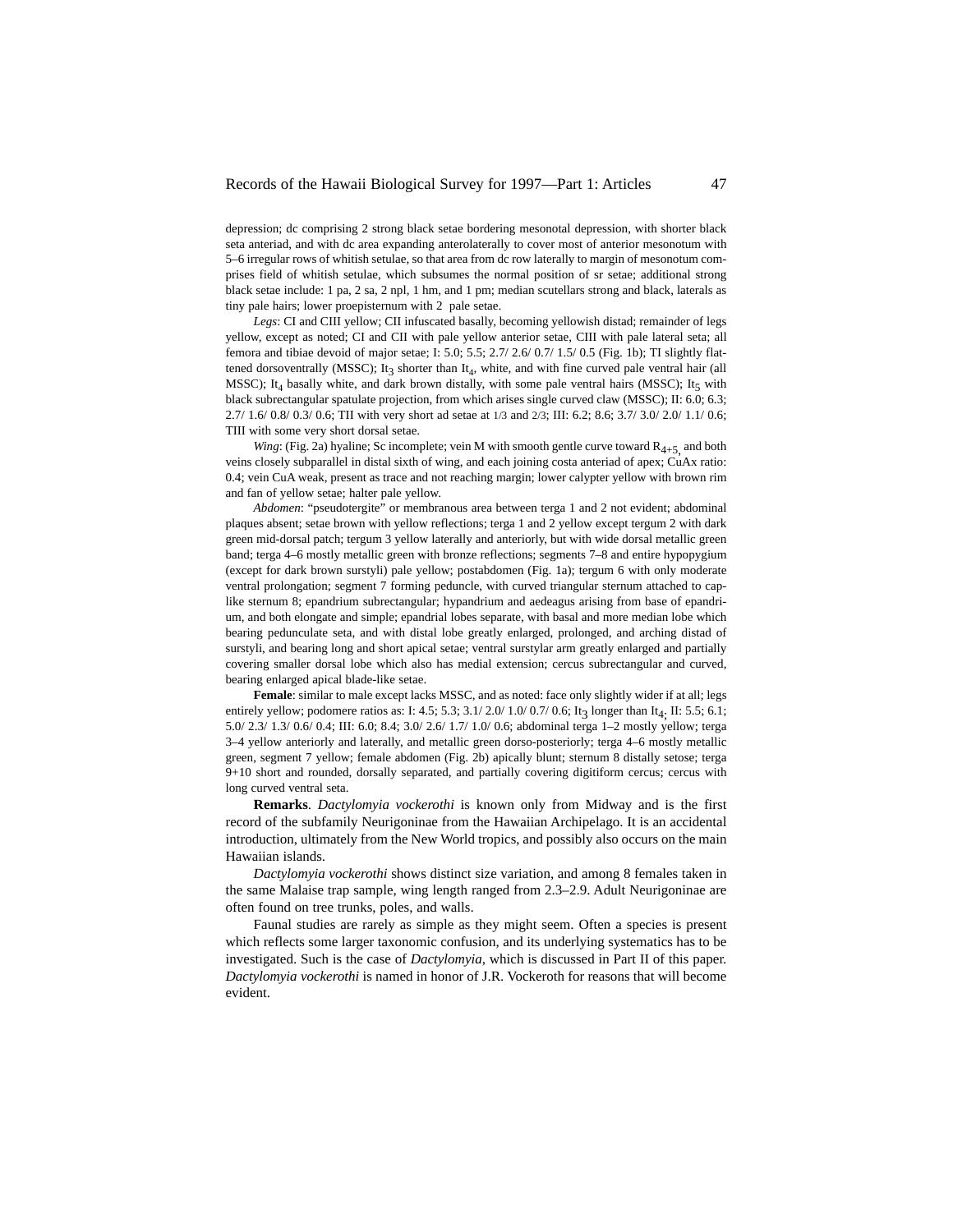

**Fig. 1**. *Dactylomyia vockerothi* n. sp.: (a) male postabdomen, left lateral. (b) male tibia and tarsus I, posterodorsal. Abbreviations: aed = aedeagus; cer = cercus; epl = epandrial lobe; dsur = dorsal surstylar lobe; hyp = hypandrium;  $tg = \text{tergum}$ ;  $st = \text{sternum}$ ;  $vsur = \text{ventral}$  surstylar lobe.

# **Zoogeography of the Midway Dolichopodidae**

Midway comprises 2 flat exposed sandy coralline islands, Eastern and Sand, and an emergent sand bar, Spit I., surrounded by fringing reefs. Historically, Midway has been an important cable station and military airstrip. Bryan (1955) noted that when the Pacific Commercial Cable Company station was established on Sand Island, shiploads of soil were brought from Hawai'i to provide local gardens and *Casuarina* windbreaks. The transported soil along with horticultural specimens would have been ideal media in which to acciden-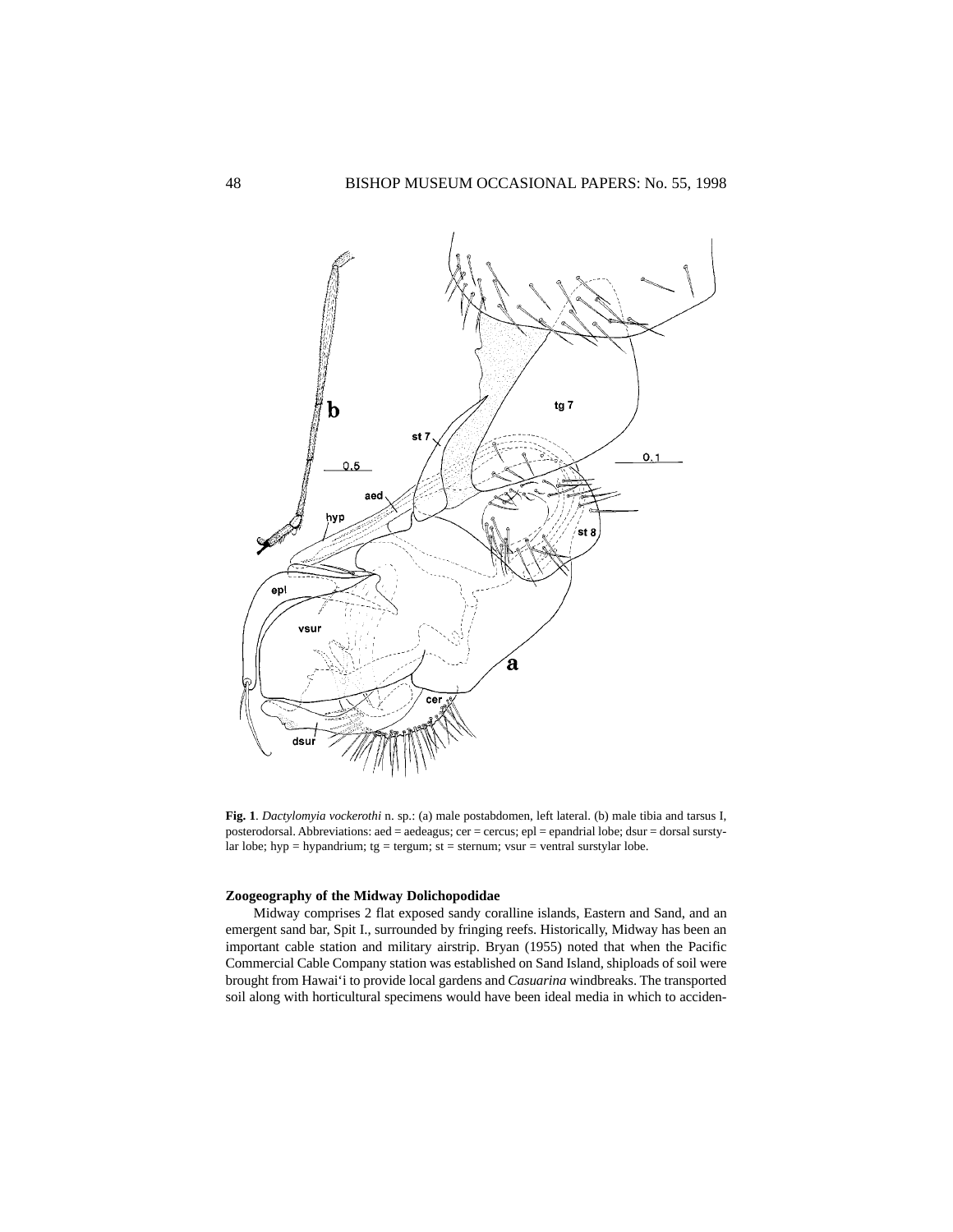

**Fig. 2**. *Dactylomyia vockerothi* n. sp.: (a) male wing, dorsal. (b) female oviscapt, left lateral. *Neurigona pallida* (Fallén): (c) female oviscapt, left lateral. *Neurigona pallida* Fallén: (c) female oviscapt, left lateral. abbreviations: cer = cercus; st  $8$  = sternum 8.

tally introduce main Hawaiian island species to Midway (also see Bickel, 1997).

Therefore, it is important to distinguish between species whose range and biology would enable colonization by dispersal from northern Pacific atolls, and those accidentally introduced by human transport from the Hawaiian main islands, in particular O'ahu. It must be noted that many of these species were themselves accidentally introduced to Hawai'i.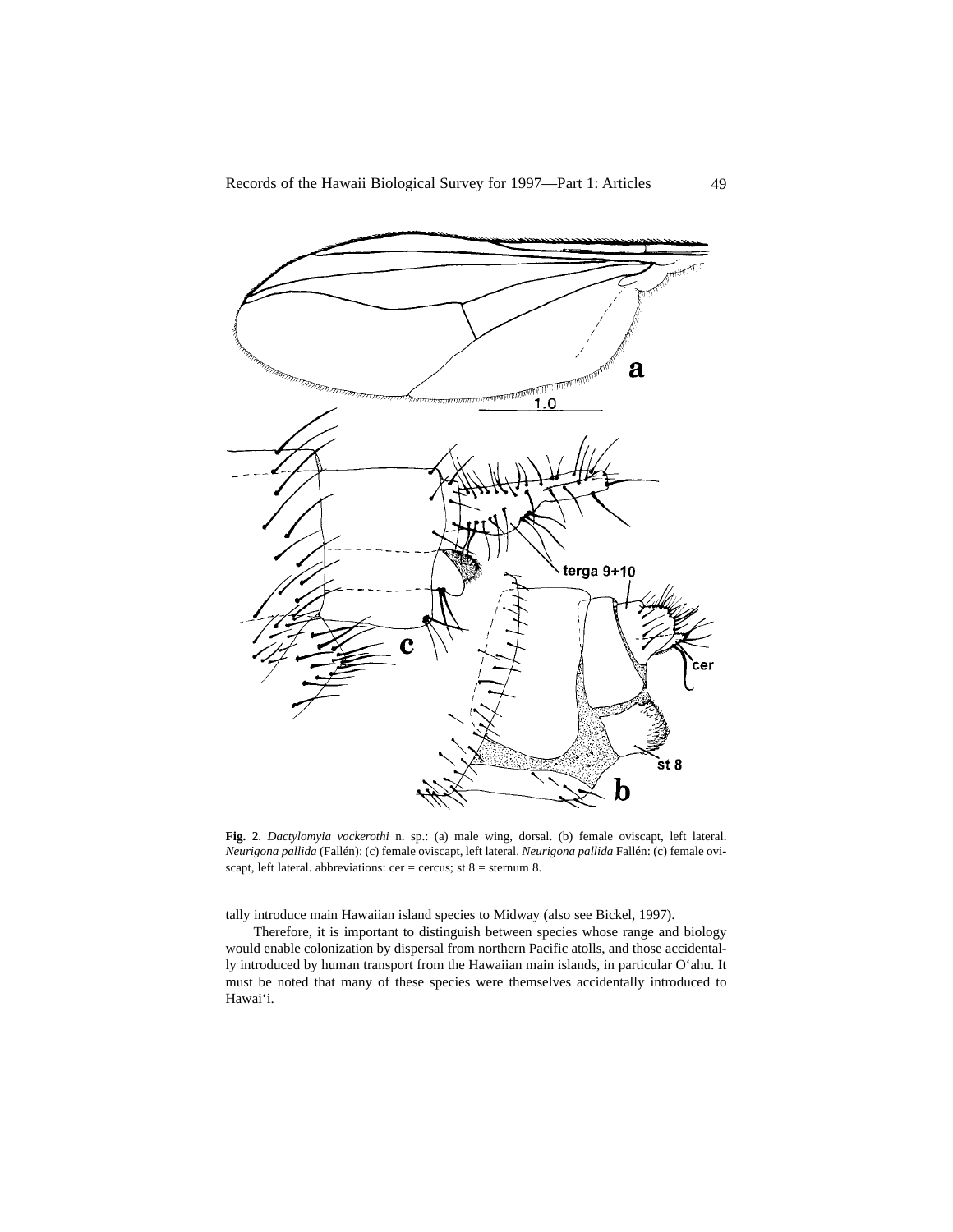- **A**. Probable natural colonizers
	- i. *Krakatauia micronesiana* is found on many isolated low islands in Micronesia, and could have been transported to Midway by wind. This species is unknown from the high islands of Hawai'i.
	- ii. *Syntormon flexibile* is a widespread littoral species in the Pacific Basin, and is found throughout the Hawaiian chain.
	- iii. The genus *Chrysotus* has many undescribed species throughout the tropical Pacific and the Midway species could well be endemic, and related to the Micronesian or Polynesian faunas.
- **B**. Accidental introductions to Midway, probably from the high volcanic Hawaiian islands
	- i. *Chrysosoma globiferum* from the eastern Orient is a probable accidental introduction to the main islands of Hawai'i, and a secondary introduction to the Leeward Islands.
	- ii. *Medetera grisescens* is widespread in the tropical Pacific, and its presence on the high Hawaiian islands could be natural. However, it is a tree trunk associate and undoubtedly was introduced to Midway in transported soil and horticultural specimens.
	- iii. *Dactylomyia vockerothi* was probably established on Midway in association with horticultural specimens, and is ultimately from the Neotropics. I suspect this species will also be found on O'ahu.
- **C**. Hawaiian Island endemics
	- i. *Hydrophorus pacificus* Van Duzee is a coastal species endemic to the Hawaiian Islands. Although not collected on Midway, it might be expected there, as it occurs on Laysan Island (Hardy & Kohn, 1964).

## **II**. **Notes on the Subfamily Neurigoninae**

When I first saw *Dactylomyia vockerothi* in the Midway collections, I thought it was a member of the widespread genus *Neurigona.* Although this genus does not occur in Polynesia or eastern Micronesia, a group of species close to the Indo-Australian *N. angulata* de Meijere occurs east to the Solomon Islands and New Caledonia. However, the *angulata* group is distinctly different in venation and thoracic chaetotaxy from both the Midway species and *Neurigona* characteristic of the Palaearctic and Nearctic fauna (the genus *Neurigona* itself requires redefinition on a world scale). The Midway species does not match any description from the Palaearctic fauna (Negrobov, 1987; Negrobov & Fursov, 1988). I studied a collection of 35 identified New World *Neurigona* species at the California Academy of Sciences, and found that the Midway specimens were close to *Neurigona lateralis* (Say), a species whose distinctiveness has always been emphasized by J. R. Vockeroth (Robinson & Vockeroth, 1980; Vockeroth, 1994), and which had been the type species of the synonymized genus *Dactylomyia* Aldrich. The re-establishment of *Dactylomyia* and its relationship to other neurigonine genera are discussed below.

### Genus **DACTYLOMYIA** Aldrich, **new status**

**DACTYLOMYIA** Aldrich, 1894: 151. Type species, *Dactylomyia gracilipes* Aldrich, 1894 (mono.) [= *Medeterus lateralis* Say, 1829].

*COELINIUM* Parent, 1939. 148. Type species, *Coelinium bicolor* Parent, 1939 (orig. des.) **N**. **syn**.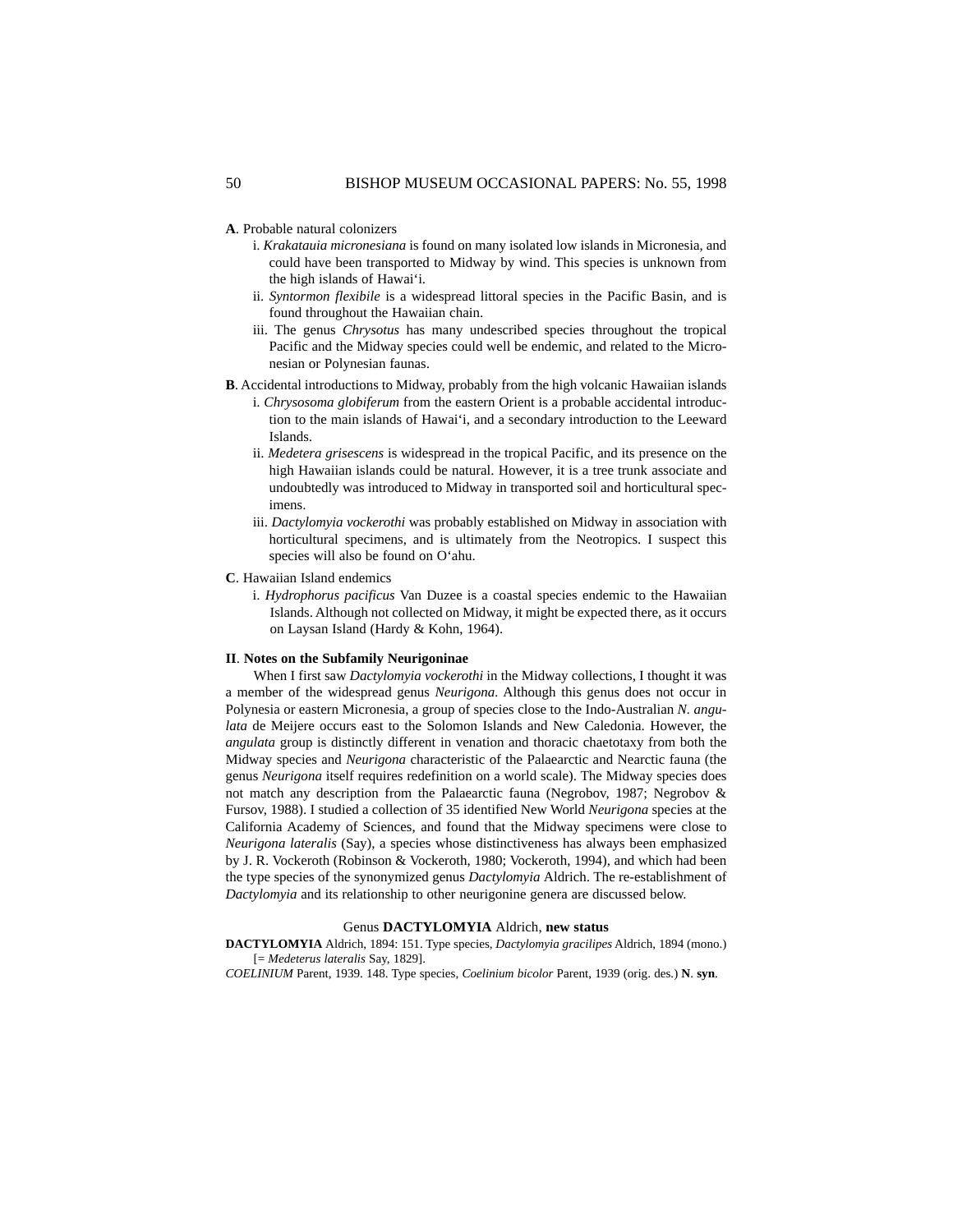#### *Diagnosis*:

*Head:* dorsal postcranium flat; head wider than high; pairs short vertical, long ocellar, and short postvertical setae present; face and clypeus distinctly separating eyes in both sexes; pedicel truncate with first flagellomere; first flagellomere short and rounded; arista dorsal.

*Thorax*: posterior slope of mesonotum flattened; ac with 2 rows of short setulae; 3 dc, comprising 2 strong setae bordering mesonotal depression and a shorter seta anteriad, and with only short setulae anteriormost in dc row; anterior mesonotum with 5–6 irregular rows of whitish setulae, form a field of setulae; median scutellars strong, laterals as tiny hairs; lower proepisternum with 2 pale setae.

*Legs*: mostly yellow; all femora and tibiae devoid of major setae; male tarsus I often modified, especially It<sub>2</sub>  $\epsilon$  (MSSC).

*Wing*: hyaline; Sc incomplete; vein M with smooth gentle curve toward  $R_{4+5}$ , and both veins closely subparallel in distal 1/6 of wing; vein CuA weak, present as trace and not reaching margin (Fig. 2a).

*Male abdomen*: "pseudotergite" or membranous area between terga 1 and 2 not evident; abdominal plaques absent; segments 7–8 and entire hypopygium (except for dark brown surstyli) pale yellow; tergum 6 with only moderate ventral prolongation; distal epandrial lobe greatly enlarged, prolonged, and arching distad of surstyli, and bearing long and short apical setae; ventral surstylar arm greatly enlarged; cercus subrectangular and curved, bearing apical blade-like setae.

*Female abdomen*: (Fig. 2b) apically blunt; sternum 8 distally setose; terga 9+10 short and rounded, dorsally separated, and partially covering digitiform cercus; cercus with long curved ventral seta.

**Remarks**. Aldrich (1894) established *Dactylomyia* for the single species, *D. gracilipes*. Subsequently, Wheeler (1899) placed *D. gracilipes* in synonymy with *Neurigona superbiens* (Loew), and decided against using Aldrich's genus because it was not distinctive enough. Aldrich (1904) placed his genus *Dactylomyia* in synonymy with *Neurigona,* and later (1905) regarded *Neurigona lateralis* (Say) as the senior synonym of the 3 nominal species.

Parent (1939) described the genus *Coelinium* with 2 included species, *C. bicolor* from Costa Rica, and *C. unicolor* from Argentina. Both his description of the thoracic chaetotaxy and figures of the wing and antenna of the type species, *C. bicolor,* indicate that it is congeneric with *Dactylomyia* as here defined. Parent thought the specimen he examined was a male with a hidden or retracted hypopygium. However, his figure of the "male postabdomen" is clearly that of a blunt female *Dactylomyia* abdomen, with the characteristic oviscapt whose cercus bears a long curved ventral seta, and a protruding setose sternum 8, a configuration of characters identical to that in found in both *D. vockerothi* and *D. lateralis* (compare Fig. 2b with Fig. 13 in Parent, 1939).

The second species, the Argentinian *Coelinium unicolor*, is similar in overall wing venation, but differs from *Dactylomyia* in several major points. It has numerous strong setae on tibiae II and III (absent on *Neurigona, Dactylomyia,* and most Neurigoninae), and 5 strong dc. The single specimen was damaged and Parent was uncertain as to its sex. In any case, the 2 species should not even be together in the same genus. Possibly *C. unicolor* is related to the monotypic genus *Argentinia* Parent (1931), which has similar venation and tibial chaetotaxy, and has been variously referred to the Medeterinae and Neurigoninae. For now, it is best to regard *Coelinium unicolor* as "Unplaced Dolichopodidae."

Aldrich (1896) described another genus, *Coelogluthus,* based on a single female, *C. concavus*, from St. Vincent, West Indies. His wing figure is similar to that of *Dactylomyia*, otherwise the description is inadequate. Robinson (1975) redescribed the species based on a male and female collected in Dominica. The only other congener is *Coelogluthus sinu-*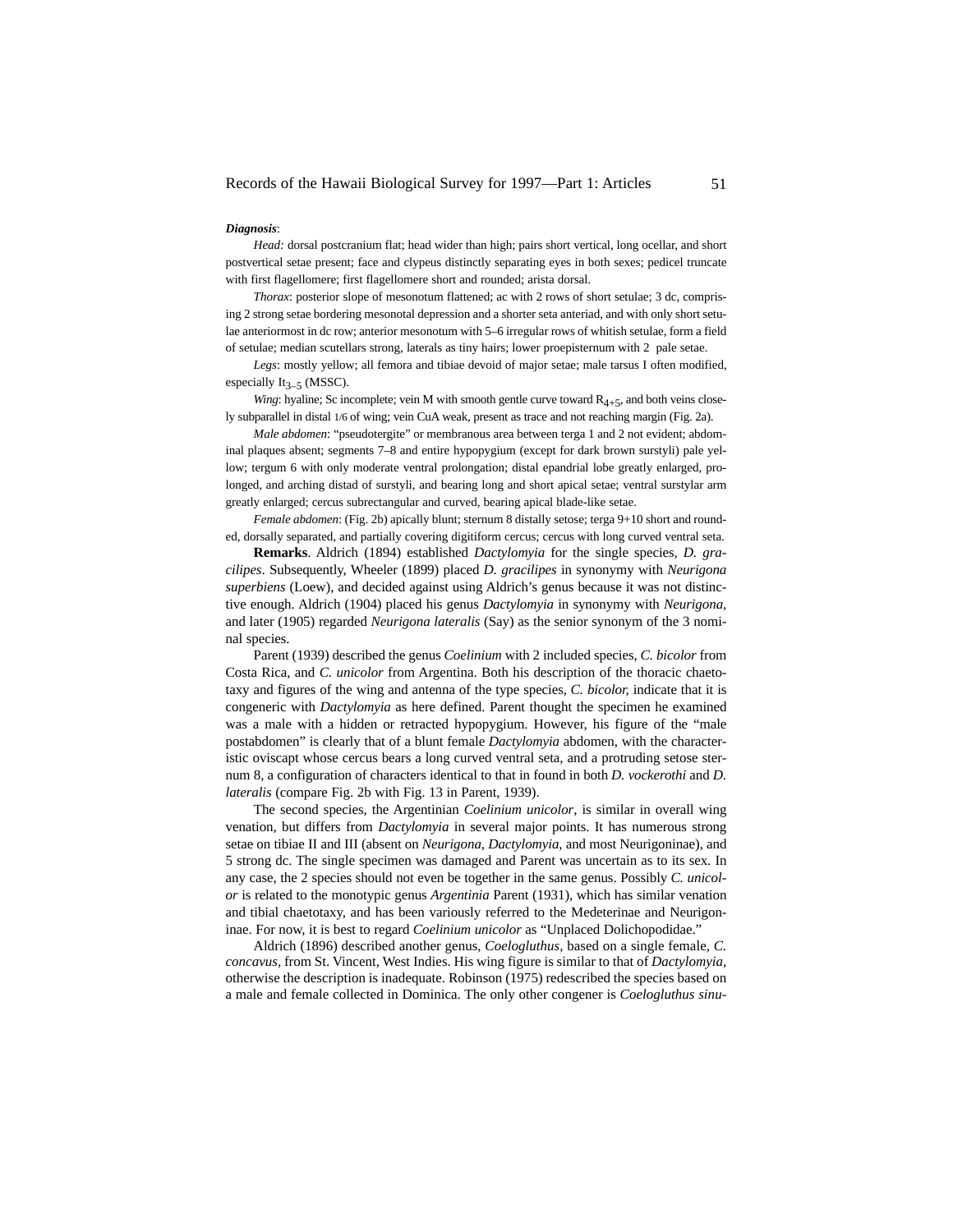*atus* (Parent), from Central America. Based Robinson's redescription, and the original descriptions of *C. sinuatus* (Parent, 1928) and its junior synonym, *C. bicoloripes* Van Duzee (1933), *Coelogluthus* and *Dactylomyia* share similar thoracic chaetotaxy and weak vein CuA. However, the following characters distinguish the 2 *Coelogluthus* species: arista apical, pedicel with a distal lobe which intrudes into first flagellomere on median side (as in Fig. 25, Van Duzee, 1933), an elongate thorax, and a rather small hypopygium. As well, Dyte (1959) noted that female *C. concavus* has a sclerotized oviscapt, not unlike that of the dolichopodid genus *Thrypticus* (Medeterinae), which possibly is used for oviposition in plant tissue. Negrobov (1986) erected the subfamily Coelogluthinae for *Coelogluthus* and *Neotonnoiria* Robinson, which he based on the elongate, rather obliquely orientated thorax of the 2 included genera. I have not seen specimens nor adequate genitalic figures for either genus, but feel that this subfamily is premature, and pending further study, it is best to keep *Coelogluthus* associated with the Neurigoninae. As a final note, it should be noted that the female holotype of *Dactylomyia bicolor* (as *Coelinium*) and male holotype of *Coelogluthus sinuatus* have the same collection data (Costa Rica: La Caja, Schmidt, 1930), and could be conspecific.

The near cosmopolitan genus *Neurigona* comprises some 100 described species with many more awaiting description. Superficially, it shows a range of variation in thoracic chaetotaxy, venation, and habitus, and the genus needs review and redefinition. As well, its relationship to other neurigonine genera, such as the New Zealand *Halteriphorus* Parent, Australian *Arachnomyia* White, and Palaearctic *Oncopygius* Mik, requires investigation.

Following are some notes on specific aspects on neurigonine morphology:

- 1. In addition to *Coelogluthus* and *Dactylomyia,* some Oriental and Australasian *Neurigona* also have the anterior mesonotum largely covered by a field of setulae.
- 2. Males of some species in most neurigonine genera have modified fore-tarsi, including modified tarsomere length and shape, elongate setae, enlarged claws, etc. (all MSSC). These secondary sexual characters probably relate to species recognition and courtship behavior on tree trunks, where the male approaches the female from behind, and places his fore tarsi in front of her head (e.g., Gruhl, 1924).
- 3. Males in some neurigonine genera have postabdominal terga 5 and 6 enlarged with striking ventral modifications such as cuticular extensions and special setal arrays. These terga also partially enclose the hypopygium at rest. As well, genera in the Neurigoninae have a similar basic hypopygium, comprising an enlarged epandrial lobe which arches distad of the surstyli, and an enlarged ventral surstylar arm.
- 4. The female abdomen of *Dactylomyia* (Fig. 2b) has terga 9+10 short and rounded, dorsally separated, and partially covering the cercus. The cercus has a long curved ventral seta. This contrasts markedly with the female terminalia of *Neurigona* (e.g., Fig. 2c, the Palaearctic *N. pallida*) where terga 9+10 are prolonged and with a subequal digitiform cercus.

General subfamilial characters of the Neurigoninae include: dorsal postcranium flat, not concave; arista subapical to dorsal; proepisternum with setae; posterior slope of mesonotum flattened; legs elongate, and bare of major setae; hypopygium often with complex appendages, and pedunculate; male terga 5 and 6 often with ventral modifications.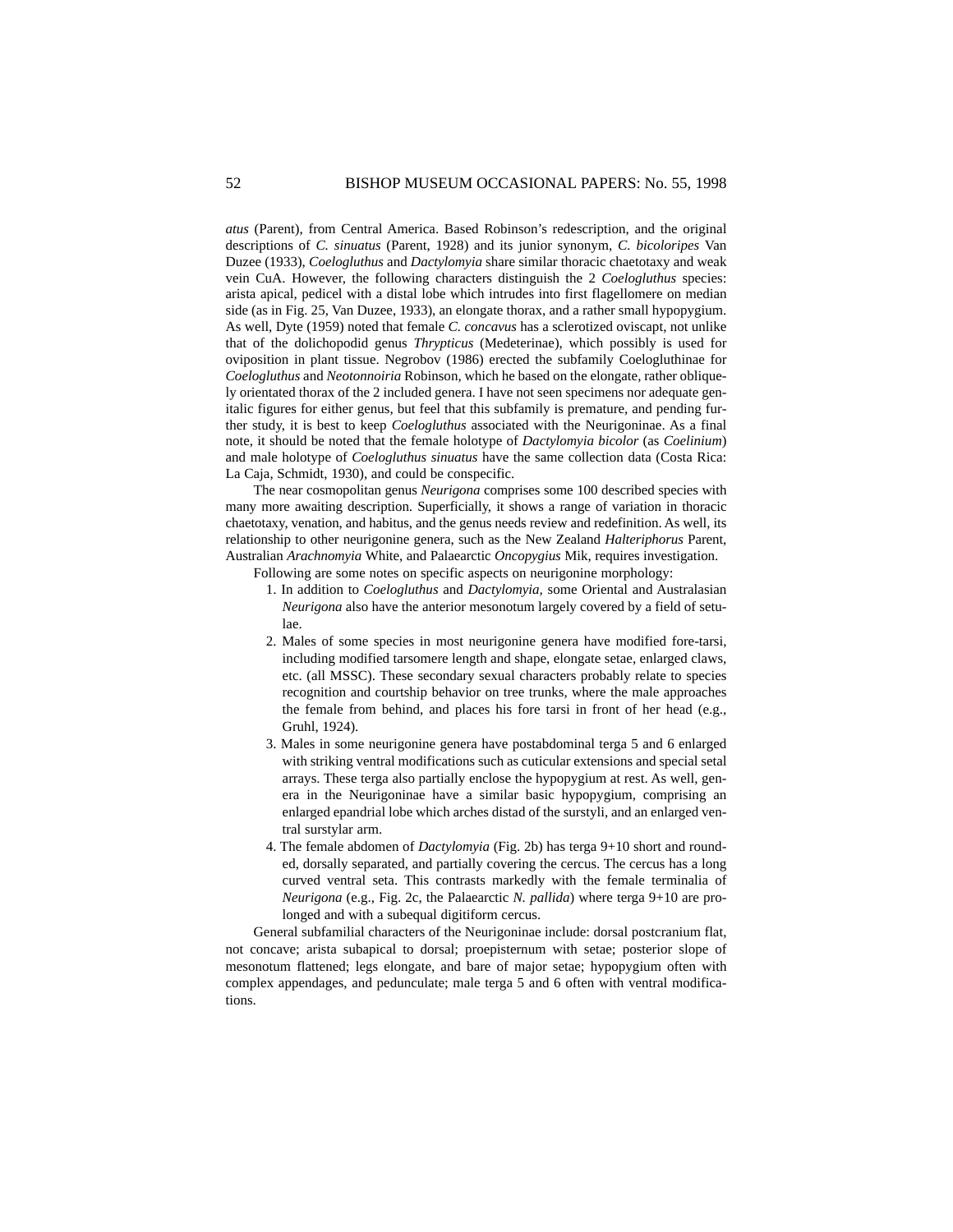## **KEY TO** *NEURIGONA, DACTYLOMYIA* **AND** *COELOGLUTHUS* **IN THE NEW WORLD**

- 1. Dc comprising 5–8 distinct pairs, extending anteriad of mesonotal suture; vein CuA strong, extending to wing margin; vein M ranging from subparallel with  $R_{4+5}$  to distally bent toward  $R_{4+5}$ ; female abdomen telescoped, with terga 9+10 of oviscapt prolonged, and cercus digitiform ................................................................................................................... *Neurigona* Rondani
- –. Dc comprising 3 pairs only, 2 strong setae bordering mesonotal depression, with shorter seta posteriad of mesonotal suture; anterior mesonotum with field of whitish setulae; vein CuA weak and not reaching wing margin (Fig.2a); vein M with smooth gentle curve toward  $R_{4+5}$ , and both veins closely subparallel in distally; female abdomen (where known) otherwise modified .... 2
- 2. Arista apical; pedicel intrudes into first flagellomere on median side; hypopygium rather small, partially hidden; thorax elongate; female with sclerotized blade-like oviscapt ........................... ................................................................................................................ *Coelogluthus* Aldrich
- –. Arista dorsal; pedicel truncate with first flagellomere; hypopygium large, external; female abdomen blunt, with terga 9+10 short and rounded, and cercus with long curved ventral seta (Fig.2b) ................................................................................................... *Dactylomyia* Aldrich

# **Summary of taxonomic changes**

### I. Subfamily NEURIGONINAE

**DACTYLOMYIA** Aldrich, 1894: 151. Type species, *Dactylomyia gracilipes* Aldrich, 1894 (mono.) [= *Medeterus lateralis* Say, 1829]. **N**. **status**

*COELINIUM* Parent, 1939: 148. Type species, *Coelinium bicolor* Parent, 1939 (orig. des.). **N**. **syn**. *bicolor* Parent, 1939: 149 (*Coelinium*). Costa Rica. **N**. **comb**.

*lateralis* Say, 1829: 169 (*Medeterus*). Eastern N. America. **N**. **comb**. *superbiens* Loew, 1861: 76 (*Saucropus*). USA (Florida). *gracilipes* Aldrich, 1894: 169 (*Dactylomyia*). USA (South Dakota).

*vockerothi* Bickel, n. sp. Hawaiian Islands (Midway).

II. Unplaced species of DOLICHOPODIDAE

**unicolor** Parent, 1939: 150 (*Coelinium)*. Argentina.

# **Synonymic Note**

*Sympycnus pugil* Wheeler, 1899: 51.

*Neurigona kesseli* Hendrickson, 1961: 278. **N**. **syn**.

Hendrickson described *Neurigona kesseli* based on a female holotype and male allotype from California (CAS, examined). Both specimens have a subsequent determination label, "Sympycnus pugil Wheeler /det. F.C. Harmston", which was also noted by Arnaud (1979). Harmston was correct in his determination and this note serves to make the synonymy formal, as the name *Neurigona kesseli* has appeared in recent checklists.

# **Acknowledgments**

Neal L. Evenhuis made available for study the Midway collections from the Bishop Museum, Honolulu (BPBM). Collectors of the 1997 Midway material include G.M. Nishida, A. Asquith, L. Patrick, A. Gall, and N. Seto. K. Ribardo facilitated my studies at the California Academy of Sciences, San Francisco (CAS). S. Bullock drew the hypopygium figure of *Dactylomyia vockerothi.* J.R. Vockeroth provided stimulating conversation and ideas over the years.

# **Literature Cited**

**Aldrich**, **J**.**M**. 1894. New genera and species of Dolichopodidae. *Kans. Univ. Q*. **2**: 151– 57.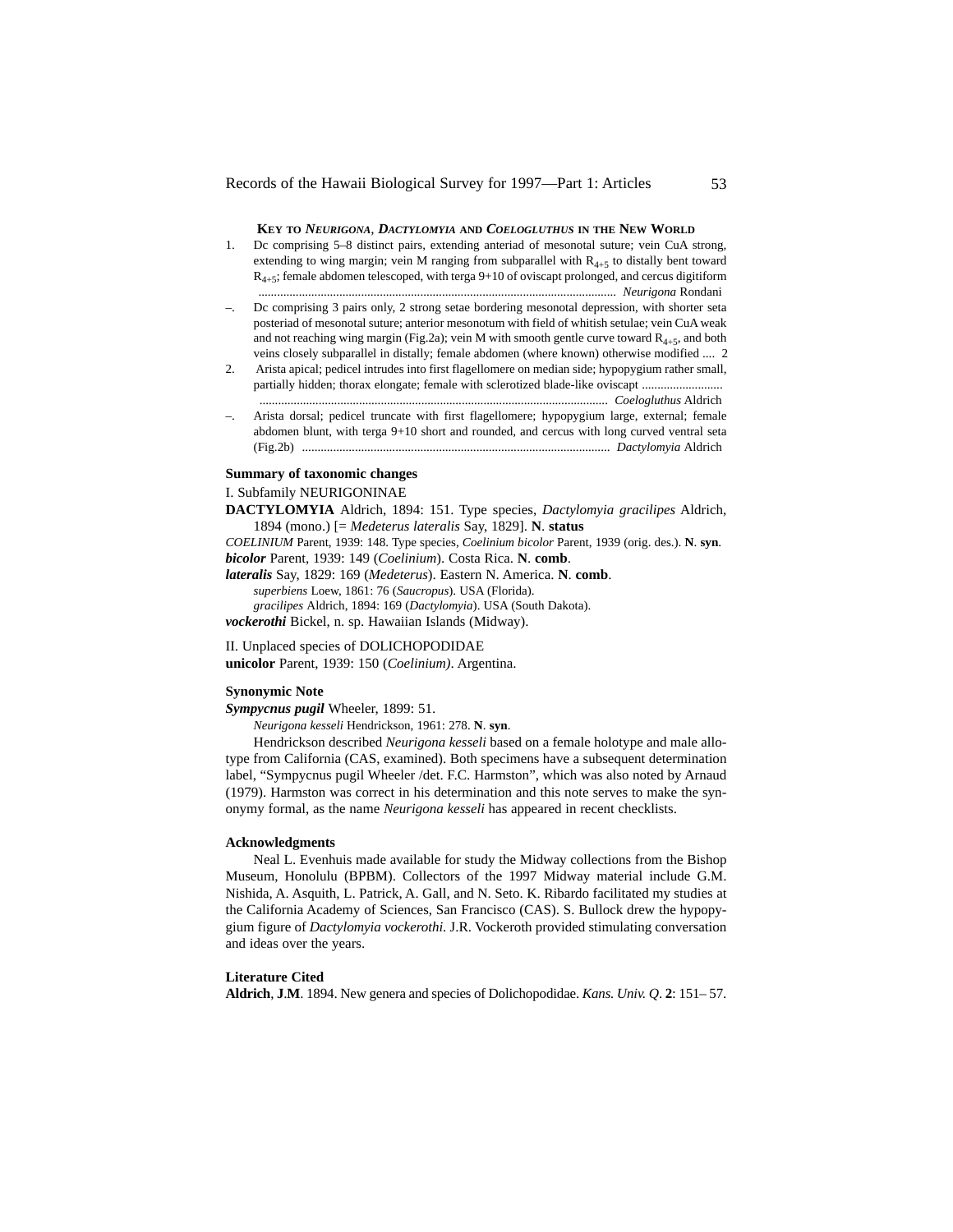———. 1896. Dolichopodidae, p. 309–45, pl. 12, figs. 108–19. *In*: Williston, S.W., On the Diptera of St. Vincent (West Indies). *Trans. Entomol. Soc. Lond*. **1896**: 253–446.

- ———. 1904. A contribution to the study of American Dolichopodidae. *Trans. Am. Entomol. Soc*. **30**: 269–86.
- ———. 1905. A catalogue of North American Diptera. *Smithson. Misc. Coll*. **46**(2): 1– 680.
- **Arnaud**, **P**.**H**. **Jr**. 1979. A catalog of the types of Diptera in the collection of the California Academy of Sciences. *Myia* **1**, 505 p.
- **Bickel**, **D**.**J**. 1995. Insects of Micronesia. Volume 13, no. 8. Diptera: Dolichopodidae Part I. Sciapodinae, Medeterinae and Sympycninae (part). *Micronesica* **27**[1994]: 73– 118.
- ———. 1997. Restricted and widespread taxa in the Pacific: biogeographic processes in the fly family Dolichopodidae (Diptera), p. 331–46. *In*: A. Keast & S.E. Miller, eds., *The origin and evolution of Pacific island biotas, New Guinea to eastern Polynesia: Patterns and processes*. SPB Academic Publishing, Amsterdam. viii + 531 p. (1996).
- **Bryan**, **E**.**H**. 1954. *The Hawaiian chain*. Bishop Museum Press, Honolulu. 71 p.
- **Dyte**, **C**.**E**. 1959. Some interesting habitats of larval Dolichopodidae (Diptera). *Entomol. Mon. Mag.* **95**: 139–43.
- **Gruhl**, **K**. 1924. Paarungsgewohnheiten der Dipteren. *Z. Wiss. Zool*. **122**: 205–80.
- **Hardy**, **D**.**E**. **& M**.**A**. **Kohn**. 1964. Dolichopodidae. *Insects of Hawaii*. **11**: 12–296.
- **Hendrickson**, **J**.**A**. 1961. Notes on two species of *Condylostylus* and description of a new species of *Neurigona* from California (Diptera: Dolichopodidae). *Wasmann J. Biol*. **19**: 277–81.
- **Loew**, **H**. 1861. *Neue Beiträge zur Kenntniss der Dipteren*. Beitrag 8. Mittler & Sohn, Berlin. 100 p.
- **Negrobov**, **O**.**P**. 1986. On the system and phylogeny of flies of the Fam. Dolichopodidae (Diptera). *Entomol. Obozr.* **65**: 182–86 [English translation, 1987 in *Entomol. Rev.* (1987) 65: 16–20.]
- ———. 1987. New Palaearctic species of dolichopodid flies the genus *Neurigona* Rond. (Diptera: Dolichopodidae). *Entomol. Obozr*. **66**(2): 406–15. [In Russian; English translation, 1988, in *Entomol. Rev*. **67**(1): 175–85.]
- ——— **& V**.**N**. **Fursov**, 1988. Revision of species of the genus *Neurigona* Rond. (Diptera: Dolichopodidae) of the Palaearctic II. *Entomol. Obozr*. **67**(2): 405–16. [In Russian; English translation, 1989, in *Entomol. Rev*. **68**(1) 1989. 139–52.]
- **Parent**, **O**. 1928. Étude sur les diptères dolichopodides exotiques conservés au Zoologischen Staatsinstitut und Zoologischen Museum in Hamburg. *Mitt. Zool. Mus. Hamburg* **43**: 155–98.
	- ———. **1931**. Diptères Dolichopodides de l'Amérique du Sud. Espèces nouvelles figurant dans la collection Schnuse conservées aux Staatliche Museum für Tierkunde und Völkerkunde zu Dresden. *Abh. Ber. Dresden Staatl. Mus. Tierkd. Völkerkd*. **18**: 1–21.
- **Parent**, **O**. 1939. Quelques diptères Dolichopodides de la région néotropicale. *Arb. Morphol. Taxon. Entomol*. **6**: 140–51.
- **Robinson**, **H**. 1970. Family Dolichopodidae. *Cat. Diptera Am. S. of the U.S*. **40**: 1–92.
- **Robinson**, **H**. 1975. Bredin-Archbold-Smithsonian biological survey of Dominica. The family Dolichopodidae with some related Antillean and Panamanian species. *Smithson. Contrib. Zool*. **185**: 1–141.
- **Robinson**, **H**. **& J**.**R**. **Vockeroth**. 1981. Dolichopodidae. p. 625–39. *In*: J.F. McAlpine *et*